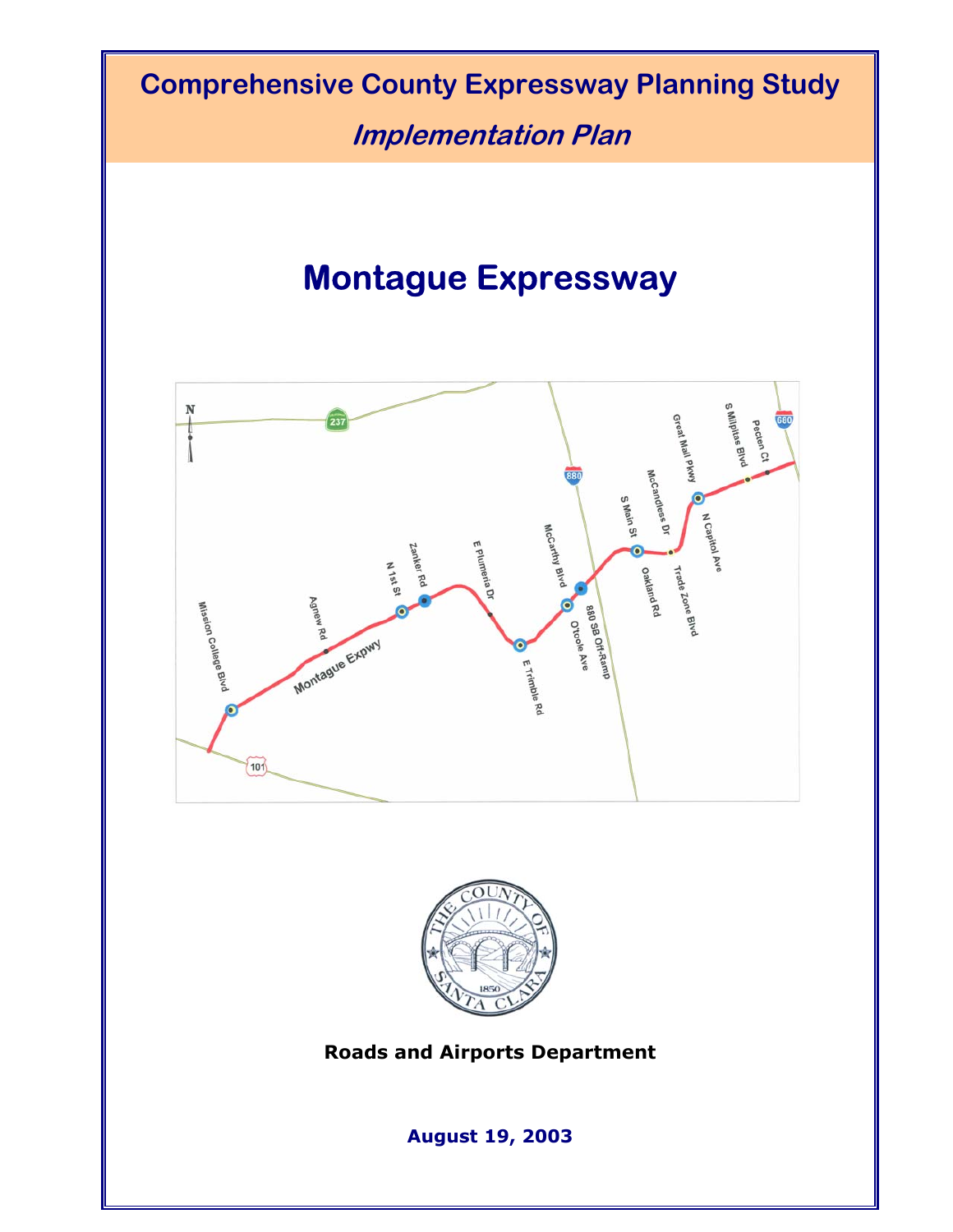# Comprehensive County Expressway Planning Study

*Implementation Plan* 

# Montague Expressway

## County of Santa Clara

Roads and Airports Department 101 Skyport Drive San Jose, CA 95110 408-573-2400

> www.sccgov.org www.expressways.info

August 19, 2003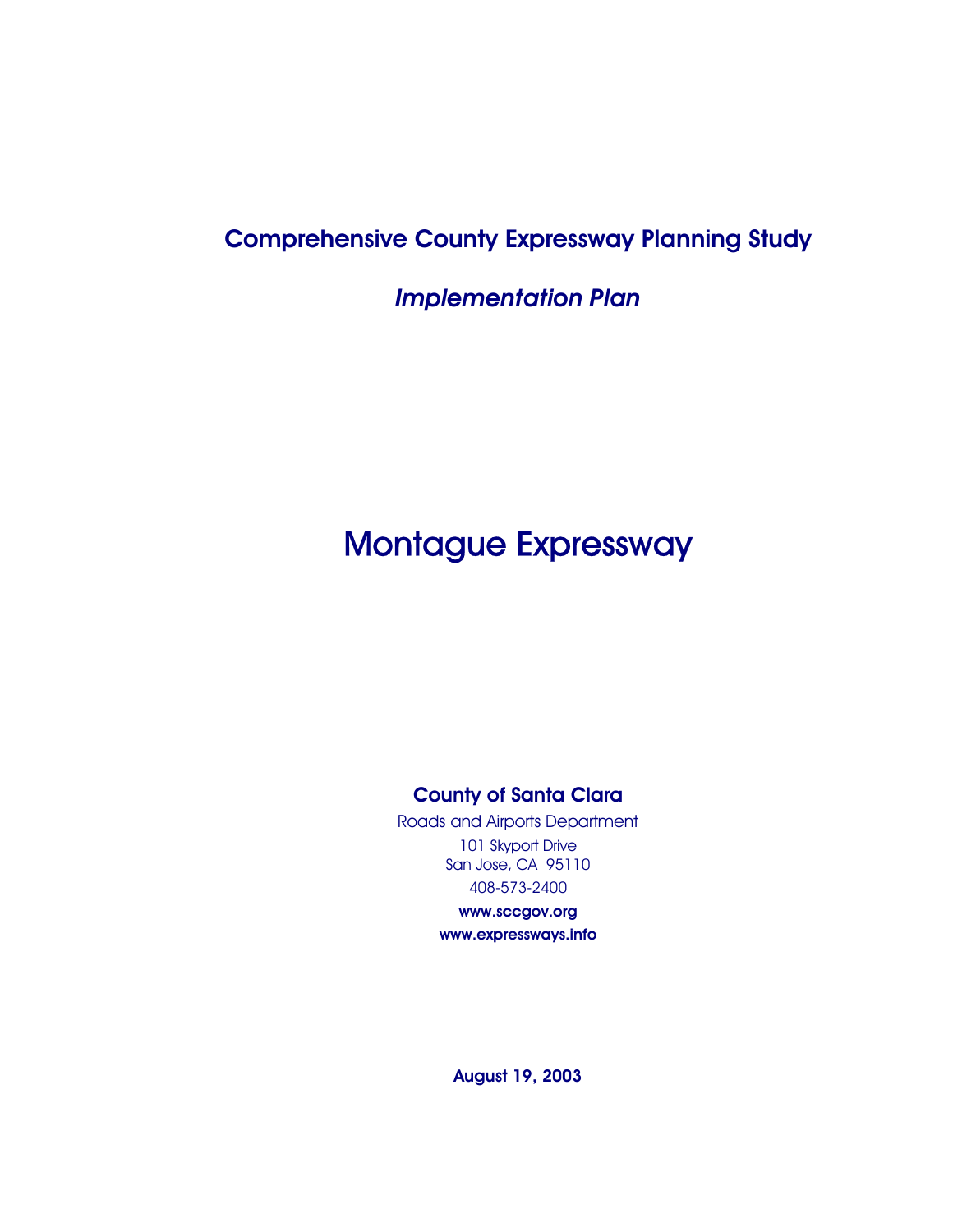**Introduction** On August 19, 2003, the County of Santa Clara Board of Supervisors adopted a long-range plan for the improvement and maintenance of the expressway system. This plan is called the Comprehensive County Expressway Planning Study Implementation Plan. The Plan was developed using a collaborative process involving the local cities and key transportation agencies as well as input from the community. The foundation for the collaborative process was a solid technical analysis process.

> The county expressway system is designed to relieve local streets and supplement the freeway system. There are eight expressways in the system, including Montague Expressway. The *Implementation Plan* identifies a total capital program approaching \$2 billion as well as needs of \$18 million annually for maintenance and operations for the entire expressway system.

> Implementation of the plan's recommendations is dependent on obtaining the necessary capital and maintenance/operations funding. The expressways' needs will compete with all other transportation improvement needs for Santa Clara County. Countywide transportation priority and funding decisions will be made by the Santa Clara Valley Transportation Authority (VTA) in the Valley Transportation Plan (VTP) 2030 scheduled to be completed in mid-2004.

> The County will update the Expressway Study's *Implementation Plan* every three years in conjunction with the triennial updates of VTA's VTP to reflect changing traffic and financial conditions.

This document provides a summary of the capital improvement recommendations for Montague Expressway. The capital improvement elements include roadway capacity and operational, bicycle, pedestrian, sound wall, and landscaping.

The *Implementation Plan* also includes recommendations for systemwide expressway improvements in maintenance and operations (such as signal operations, sweeping, pavement maintenance, graffiti removal, replacing aging sidewalks and sound walls). These recommendations apply to all expressways and are not documented here. Please see the full *Implementation Plan* or the Summary Brochure for more information about the systemwide maintenance and operations recommendations.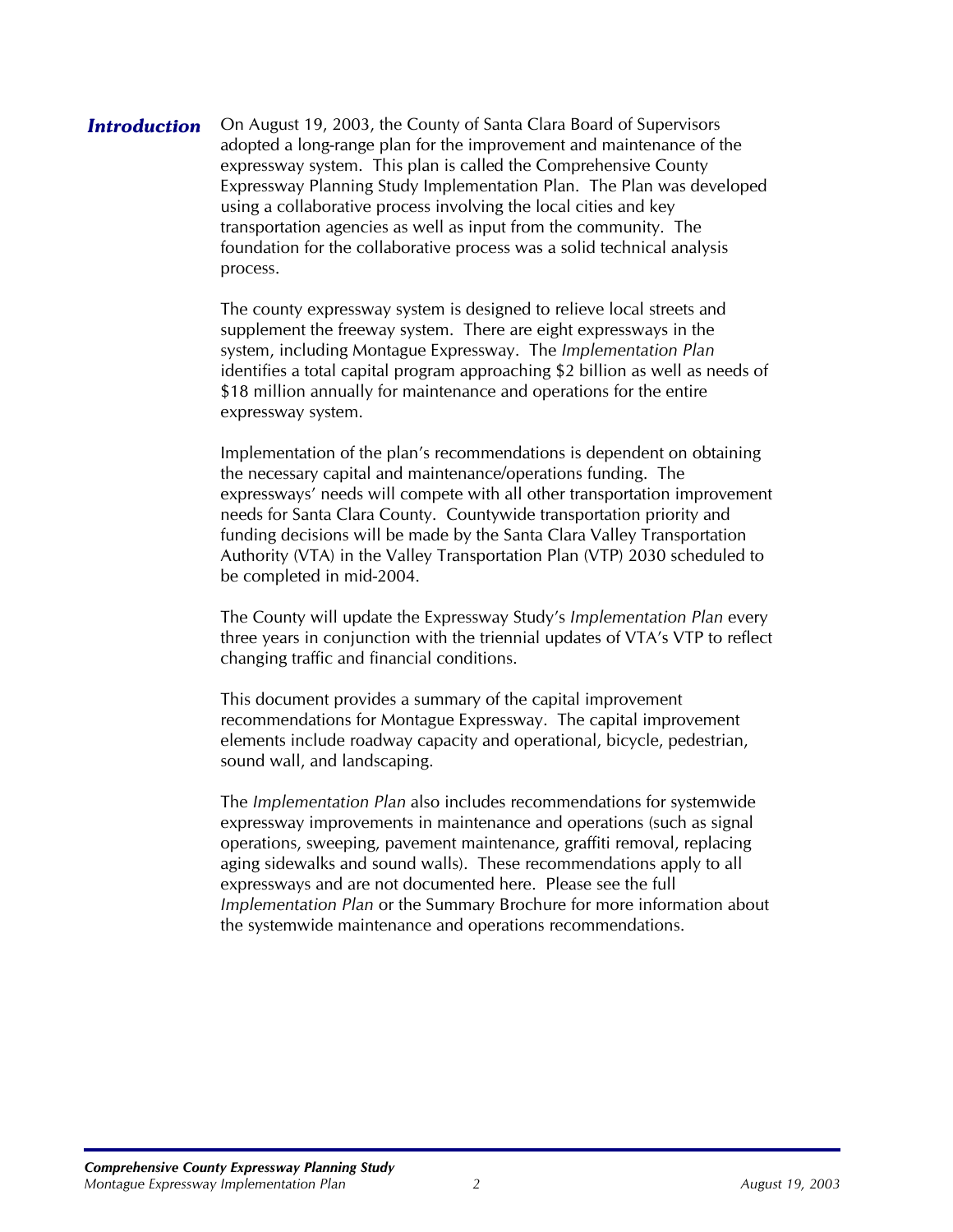**Vision** Multimodal, pedestrian friendly arterial roadway in Milpitas east of I-880; west of I-880, high-end express arterial with freeway-like segments.



### **Why a Vision**

Each expressway has its own unique character, function, and community relationship. The vision, developed through a collaborative process, shaped the expressway's improvement strategies.

### *Expressway Characteristics*

- **6** miles long
- **6-8** lanes wide, including HOV lanes
- **13** signalized intersections
- **3** freeway connections (US 101, I-880, I-680)
- **3** cities served (Santa Clara, San Jose, Milpitas)
- **290,000** vehicles use Montague daily
- **8** LOS F intersections in 2001/2002

### **What is LOS?**

Level of service (LOS) is a measure of traffic flow and congestion levels. LOS A is the best condition representing freely flowing traffic. LOS F is the worst condition representing excessive delays and jammed conditions.

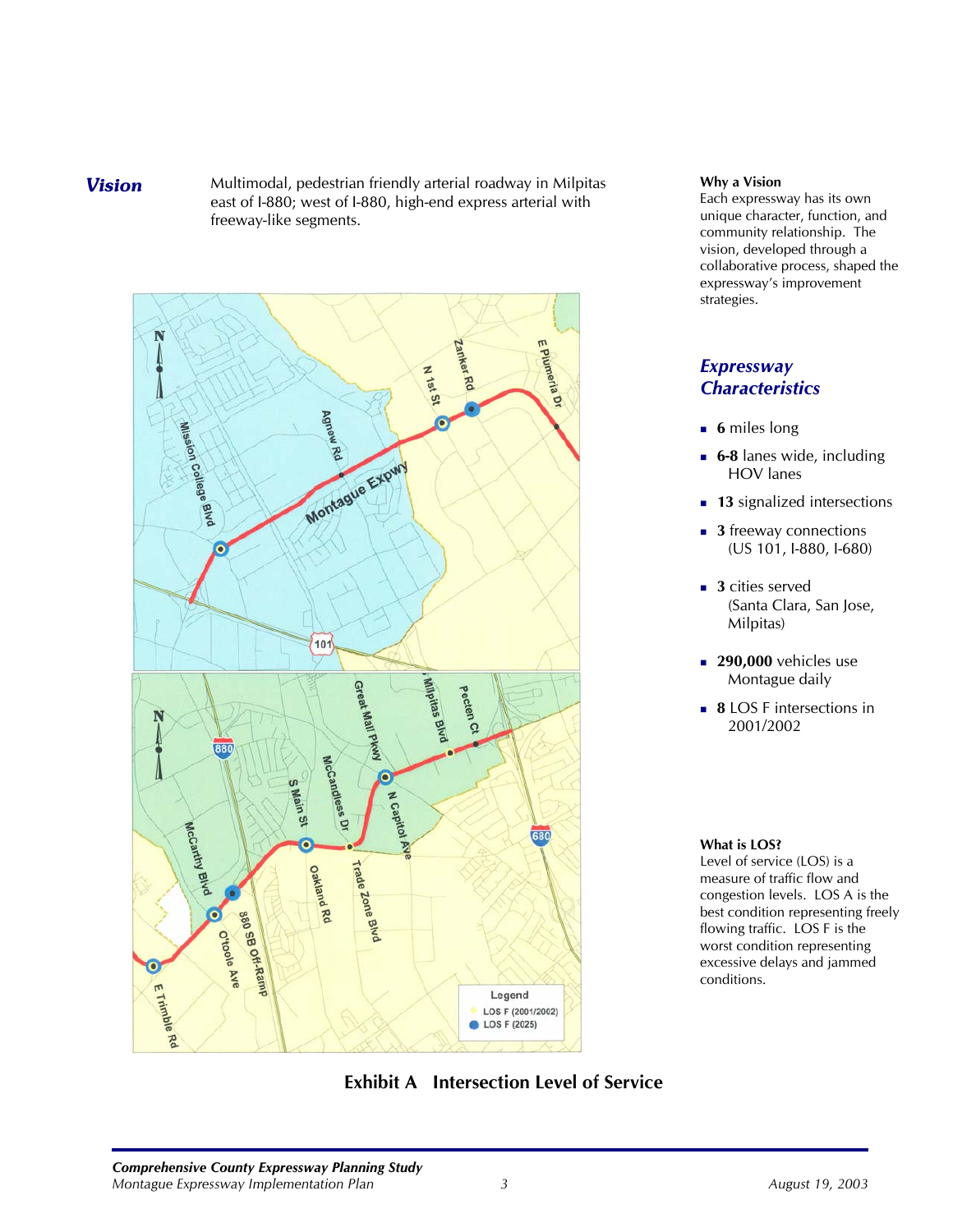| <b>Operational</b>                                                                                                                                                          |                                                                                                                                                                                                                    |                                                                                                                                                                                                                |                      |               |
|-----------------------------------------------------------------------------------------------------------------------------------------------------------------------------|--------------------------------------------------------------------------------------------------------------------------------------------------------------------------------------------------------------------|----------------------------------------------------------------------------------------------------------------------------------------------------------------------------------------------------------------|----------------------|---------------|
| <b>Improvements</b>                                                                                                                                                         | Tier<br><b>Priority</b>                                                                                                                                                                                            | Project Description (1)                                                                                                                                                                                        | Cost<br>(millions)   |               |
|                                                                                                                                                                             | 1A                                                                                                                                                                                                                 | Convert HOV lanes on 6-lane facility to mixed-flow use between I-880 and<br>I-680 due to operational and safety problems                                                                                       | \$0.1                |               |
| <b>Roadway Project Tiers</b>                                                                                                                                                | 1A                                                                                                                                                                                                                 | Baseline project consisting of 8-lane widening and I-880 par-clo                                                                                                                                               |                      | \$38.5        |
| Tier 1A - Improves<br><b>LOS F</b> intersections<br>or other operational                                                                                                    |                                                                                                                                                                                                                    | interchange with at-grade improvements at Lick Mill, Plumeria/River Oaks,<br>Main/Old Oakland, and McCandless/Trade Zone; designate new lanes<br>between I-880 and I-680 as HOV for a 3 to 5 year trial period |                      |               |
| improvements<br>Tier 1B-Constructs<br>interchange at LOS F                                                                                                                  | 1B                                                                                                                                                                                                                 | At-grade improvements at Mission College and par-clo interchange at US<br>101                                                                                                                                  | \$11                 |               |
| intersection                                                                                                                                                                | 1B                                                                                                                                                                                                                 | Trimble Flyover                                                                                                                                                                                                | \$15                 |               |
| Tier 1C-Improves<br>2025 projected LOS<br>F intersections<br>Tier $2$ – Other<br>capacity<br>improvements<br>Tier $3$ – Major facility<br>reconstruction/<br>new facilities | 1B                                                                                                                                                                                                                 | McCarthy-O'Toole square loop interchange                                                                                                                                                                       |                      | \$60          |
|                                                                                                                                                                             | $\overline{2}$                                                                                                                                                                                                     | Interchange at Mission College                                                                                                                                                                                 | \$55                 |               |
|                                                                                                                                                                             | 2                                                                                                                                                                                                                  | Interchange at Great Mall/Capitol (2)                                                                                                                                                                          |                      | \$42          |
|                                                                                                                                                                             | 3                                                                                                                                                                                                                  | Freeway/expressway direct connector HOV ramps at US 101                                                                                                                                                        |                      | \$30-45       |
|                                                                                                                                                                             | 3                                                                                                                                                                                                                  | I-680 interchange modification                                                                                                                                                                                 |                      | \$20          |
|                                                                                                                                                                             | When funding is obtained, each project will undergo design,<br>(1)<br>environmental review, and community outreach as appropriate. Project<br>Descriptions will be changed as needed based on the results of these |                                                                                                                                                                                                                | <b>Total Tier 1A</b> | \$38.6        |
|                                                                                                                                                                             |                                                                                                                                                                                                                    |                                                                                                                                                                                                                | Total Tier 1B        | \$86          |
|                                                                                                                                                                             | activities.<br><b>Total Tier 2</b>                                                                                                                                                                                 |                                                                                                                                                                                                                |                      | \$97          |
|                                                                                                                                                                             | <b>Total Tier 3</b><br>If the new HOV lanes between I-880 and I-680 remain designated as<br>(2)                                                                                                                    |                                                                                                                                                                                                                |                      | \$50-65       |
|                                                                                                                                                                             |                                                                                                                                                                                                                    | HOV after the trial period, the Great Mall/Capitol interchange may need<br>to be moved into Tier 1B.                                                                                                           | <b>Total</b>         | \$271.6-286.6 |

The roadway improvement projects recommended for Montague Expressway are listed *Roadway* The road *Capacity and* 

### *Effectiveness of Roadway Improvements*  $\blacklozenge$

- Corridor east of I-880 would improve from LOS F to LOS E.
- ◆ Corridor west of I-880 would remain LOS F; however, there would be a 25% reduction in delay and 13-minute reduction in travel time.
- $\bullet$ 7 of the existing LOS F intersections and 6 of the projected LOS F intersections would be improved to LOS E or better.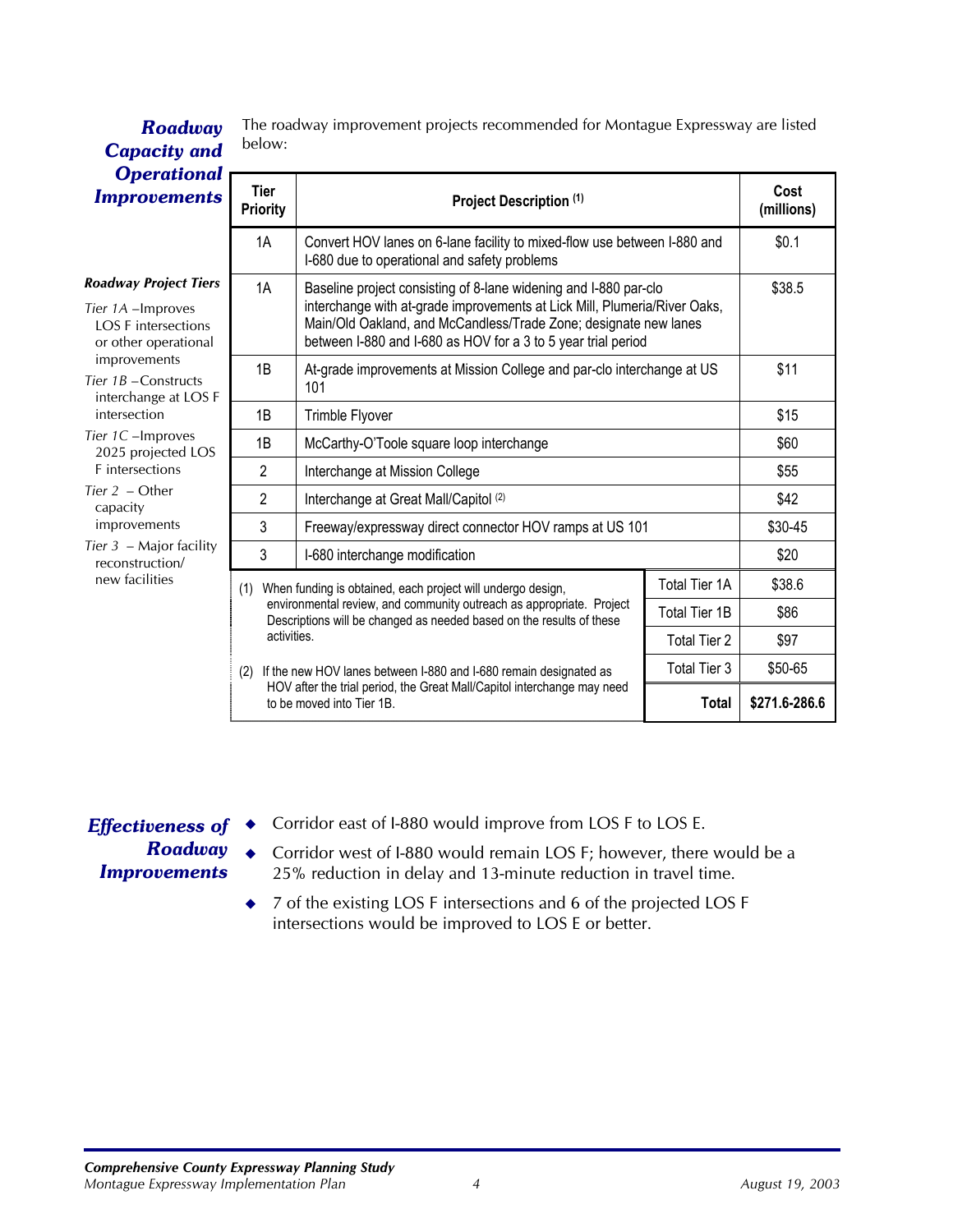

# **Exhibit B Capacity and Operational Improvements**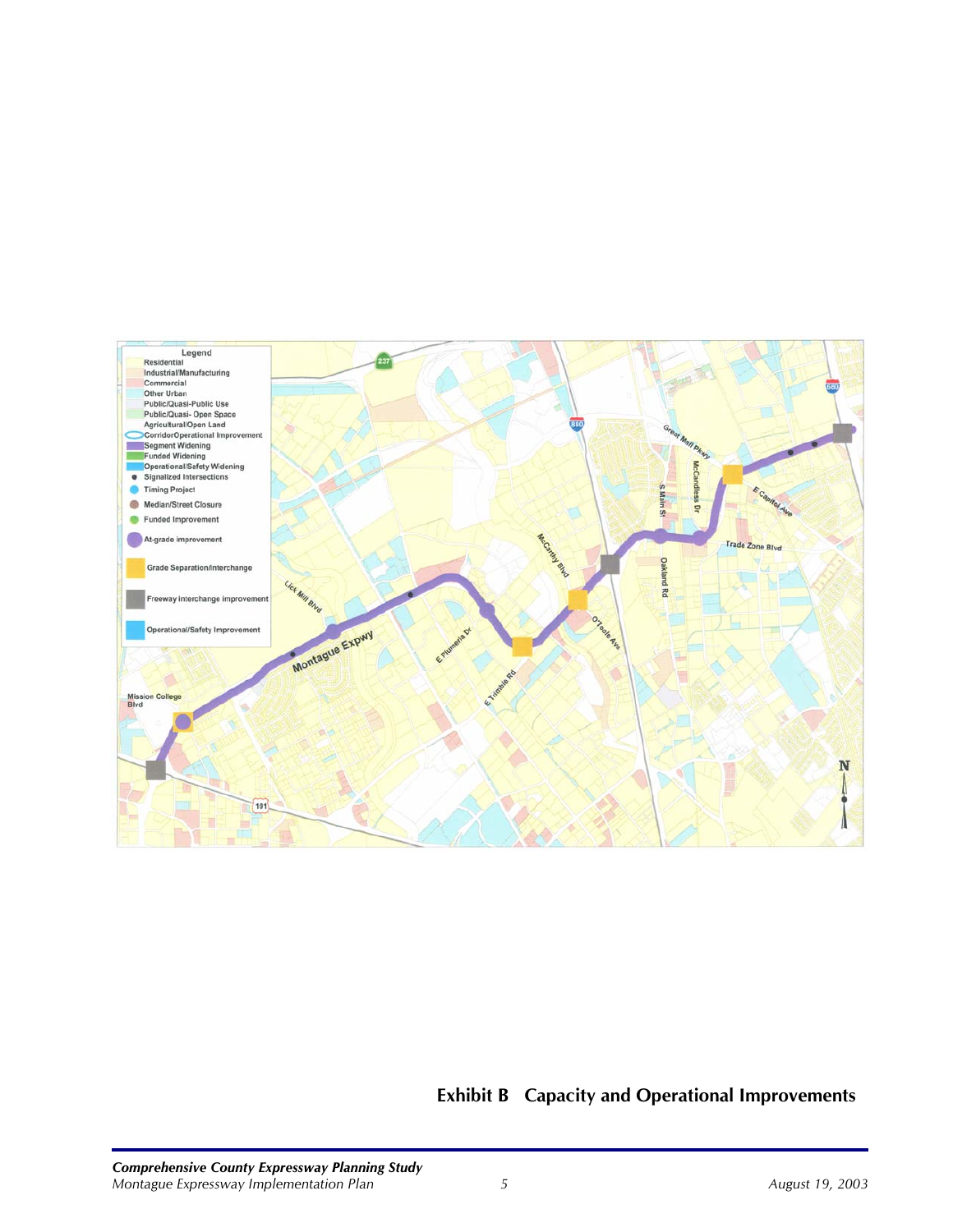*Bicycle* Bicycles are accommodated on all expressways. Bicycle improvement **Improvements** recommendations were identified based on bringing all expressways into full compliance with the Bicycle Accommodation Guidelines (BAG). The BAG includes guidelines on bicycle travel area widths, striping, signage, trail connections, maintenance, and several other design treatments. Specific capital projects identified include striping improvements and shoulder widening.

> All necessary re-striping and shoulder widening improvements needed to bring Montague Expressway into compliance with the Bicycle Accommodation Guidelines (BAG) are included as part of the Tier 1A 8-lane roadway widening project.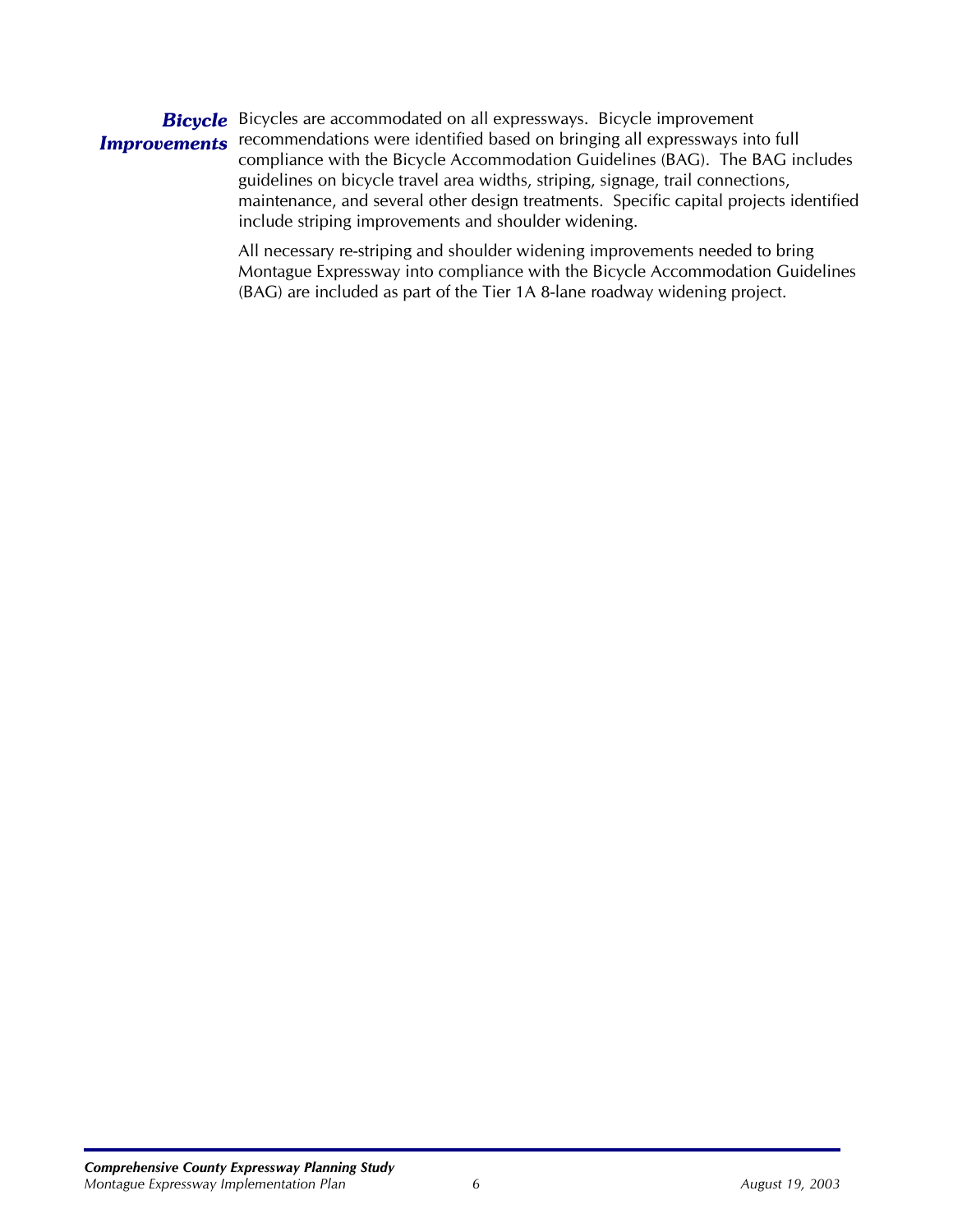

**Exhibit C Bicycle Improvements**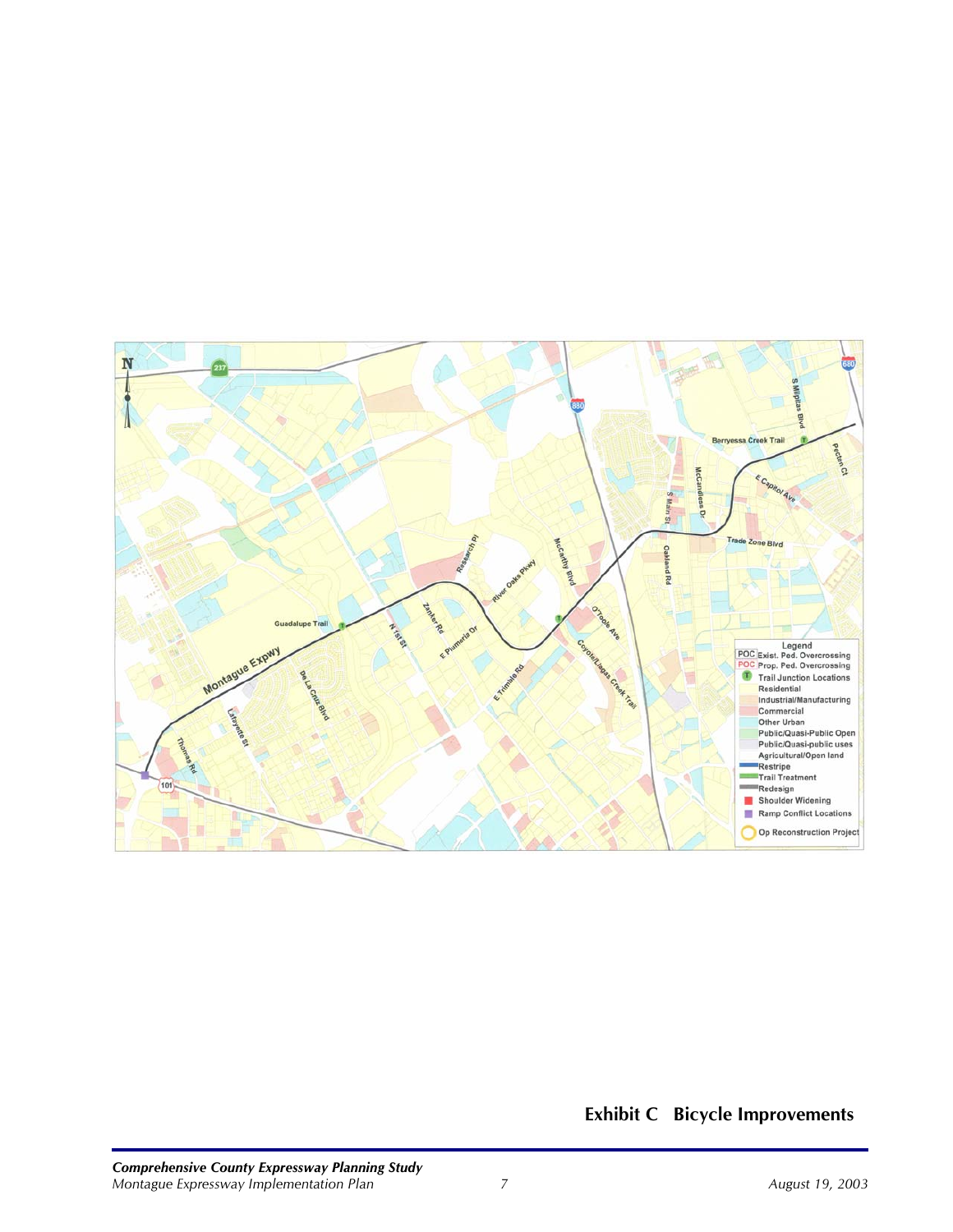### Pedestrian A pedestrian facilities plan was developed covering the entire length of each **Improvements** expressway. Recommended pedestrian improvements for traveling along the expressways vary along sections of the expressways based on physical conditions, pedestrian needs, fronting land use, and community development plans. New sidewalks are recommended to close gaps in otherwise continuous sidewalks, to access transit stops, and to provide access to land uses fronting on the expressways. Recommendations also include improved connections and directional signage to parallel pedestrian facilities, such as trails and frontage roads.

For expressway crossing needs, high-demand crossing locations were identified for potential crossing enhancements ranging from reconfiguring intersections to make them more pedestrian-friendly to installing pedestrian countdown timers and pedestrian ramps.

Sidewalks are planned for the entire length of Montague Expressway and will be added as part of the 8-lane roadway widening project. Two crossing enhancement locations were identified – at North First Street and at Great Mall Parkway/Capital Avenue for a total cost of \$0.4 million.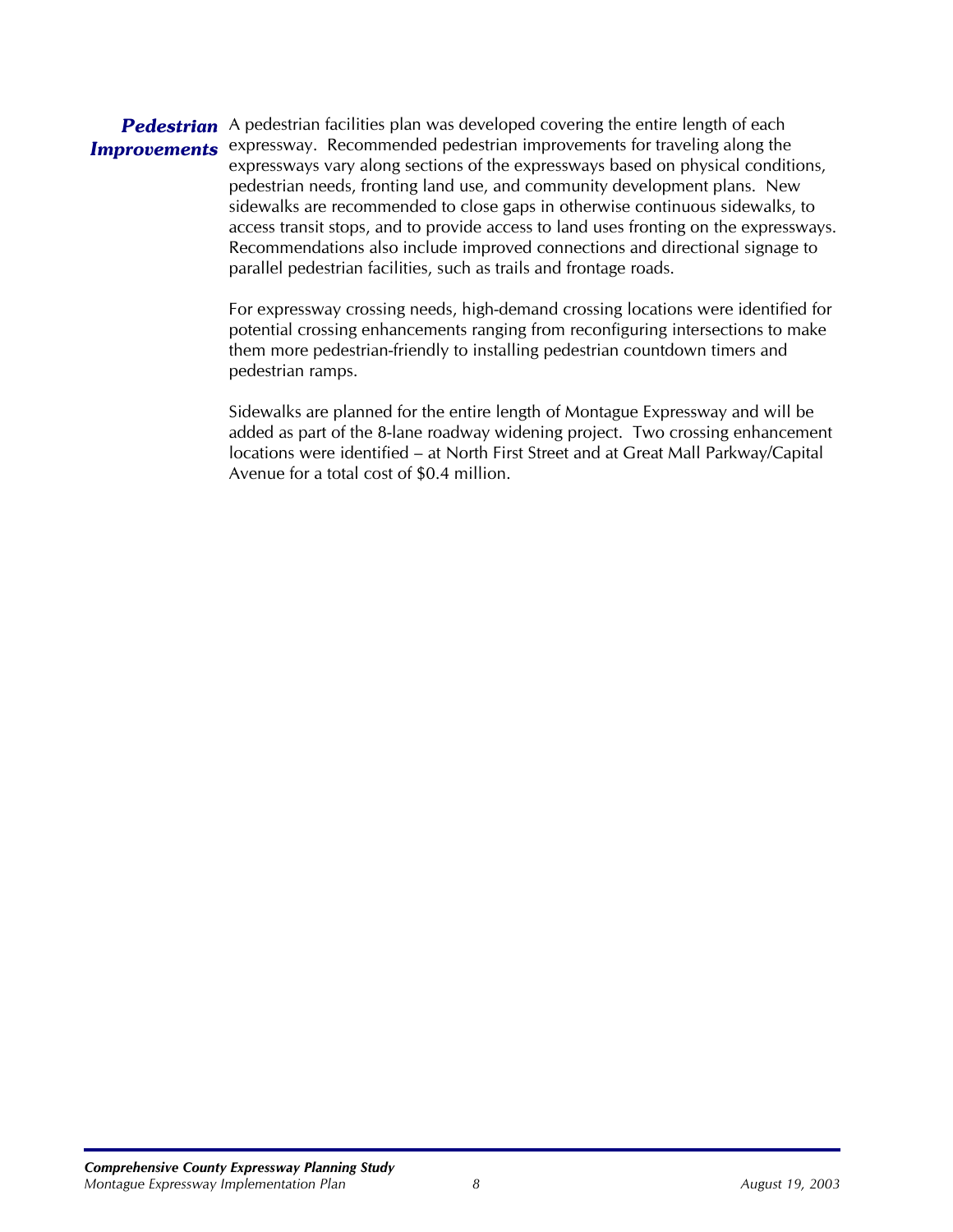

# **Exhibit D Pedestrian Improvements**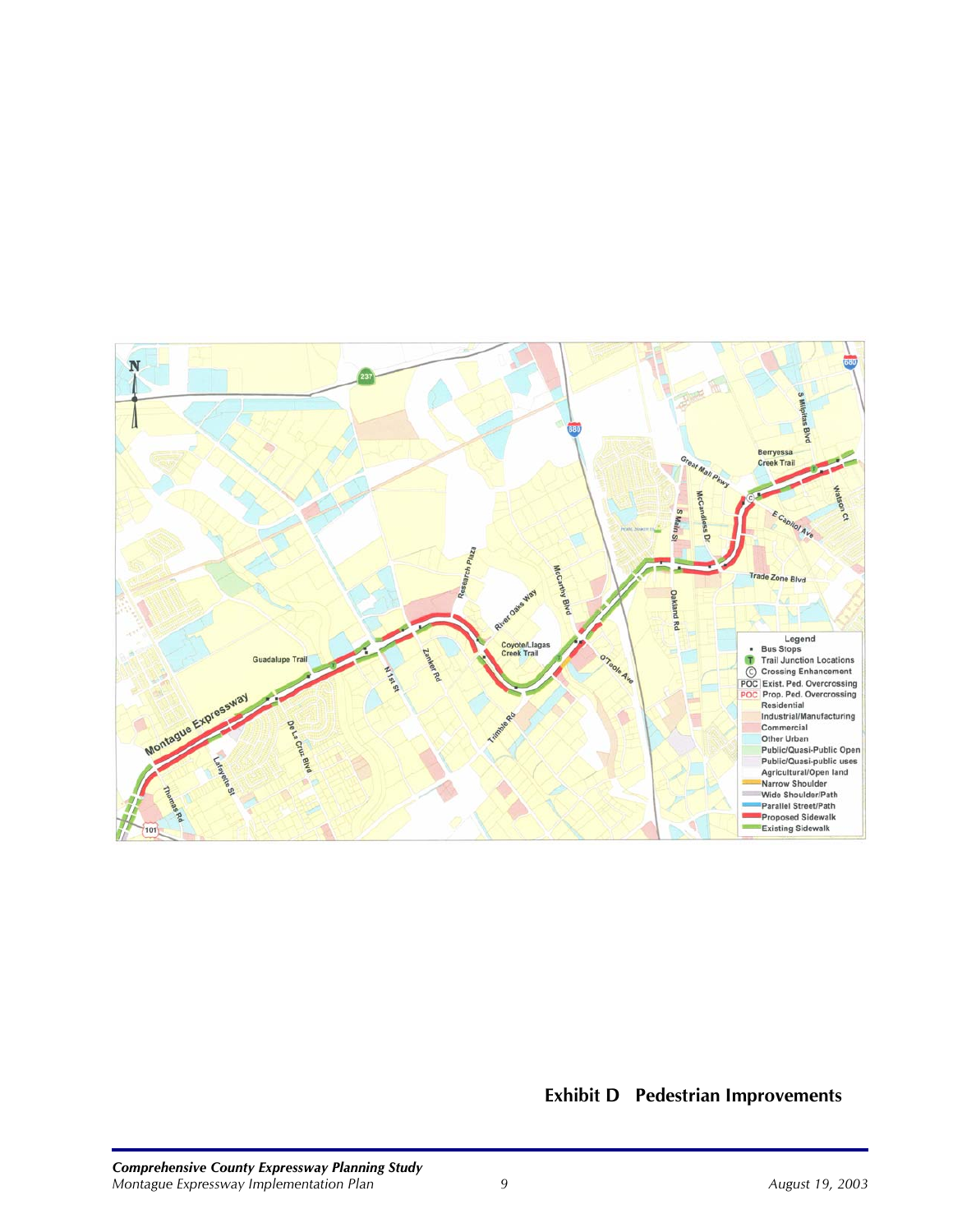### *Sound Wall Improvements*  An assessment of sound wall needs was conducted according to the guidelines of Caltrans and the Federal Highway Administration (FHWA). The plan includes recommendations for both new sound walls where none now exists and replacing existing walls with higher walls if needed to meet noise standards. The noise standard used was a maximum of 65.5 decibels. Sound wall heights would range

from 10 feet minimum to 16 feet maximum.

The plan also acknowledges that sound walls are not always the preferred method of noise abatement for the local community and recommends that the preferred level and type of noise abatement (including sound wall height) be based on noise analysis, community outreach, and city coordination when funding is available.

Higher sound walls are recommended on the south side of Montague Expressway between Lafayette Street and Guadalupe River. They will be constructed as part of the 8-lane roadway widening project.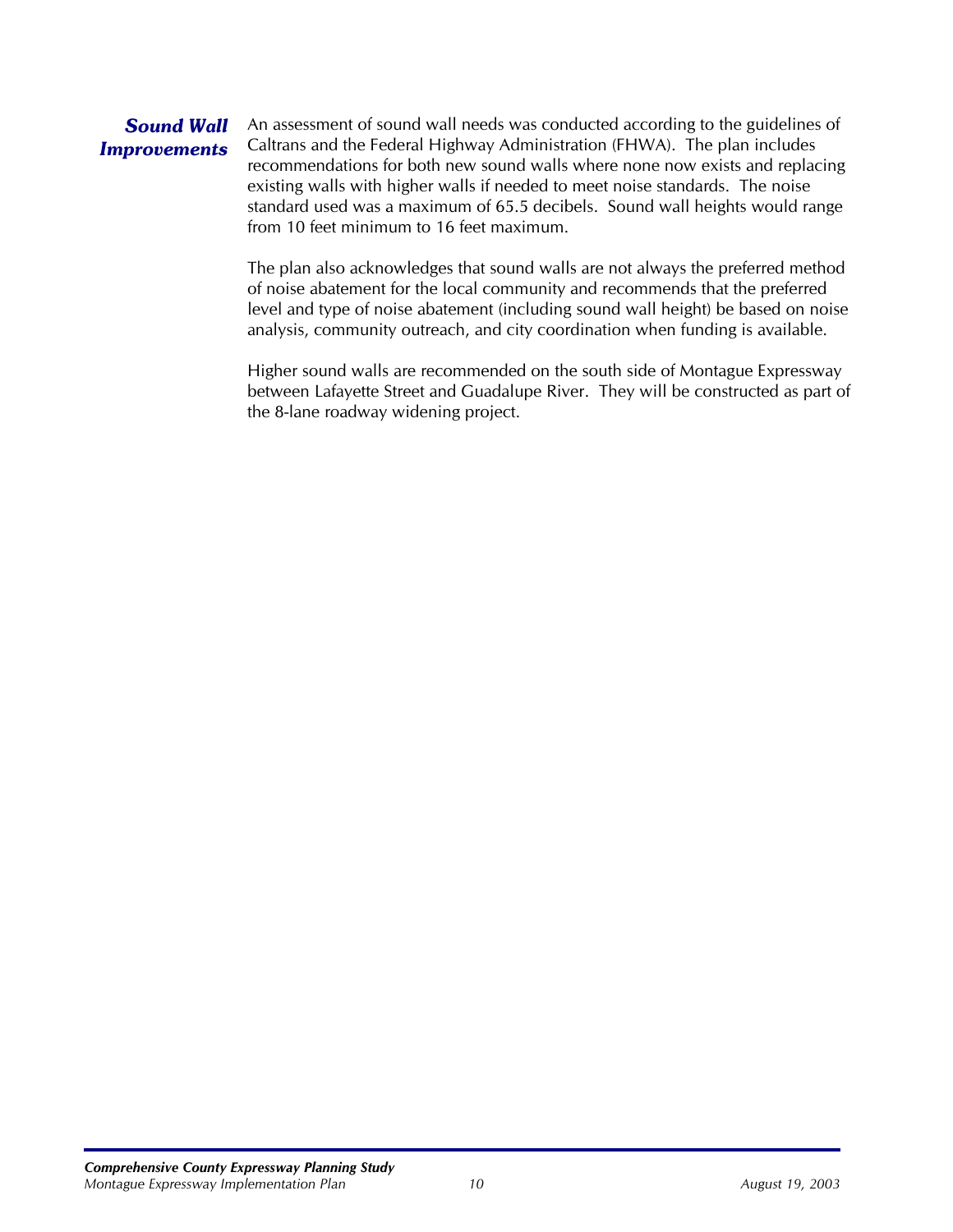

# **Exhibit E Sound Wall Improvements**